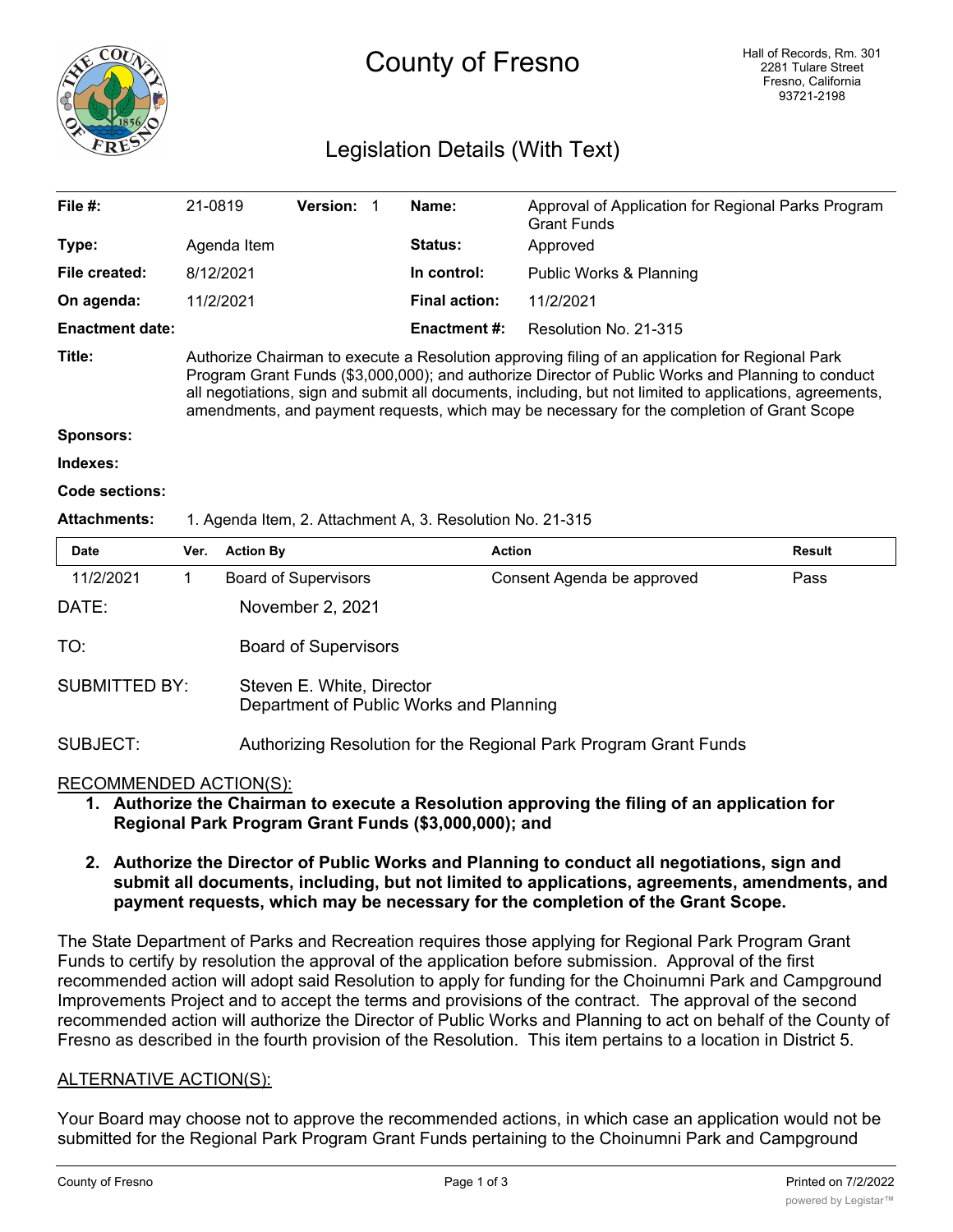#### Improvements Project.

#### FISCAL IMPACT:

There is no increase to Net County cost associated with the recommended actions. The cost to complete the improvements will be 100% funded through the Regional Park Program Grant Funds. The County will be responsible for funding the total project cost of \$3,000,000 upfront and be reimbursed by the State following the completion of the project. This contract requires the grantee to ensure operation and maintenance of the project site for 30 years. Future maintenance requirements will be allocated within the Parks Org 7910 Budget. If grant funds are approved by the State, a budget resolution will be brought back to the Board of Supervisors at a later date.

#### DISCUSSION:

The Department of Public Works and Planning would like to pursue a grant opportunity through the California Department of Parks and Recreation Office of Grant and Local Services for the maximum amount of \$3,000,000 to provide extensive improvements to Choinumni Regional Park. The campgrounds and day use area of the park are antiquated and do not meet today's standards, current Americans with Disabilities Act requirements, and lack recreational amenities. Despite the current conditions of the park, the Choinumni Campgrounds are highly popular locations and generate annual revenue through park entrance and camping fees, particularly during the holiday weekends and summer months. Investing in the renovation of the park will make the location more desirable for regular clientele and bring in new customers. These improvements include renovations of existing campsites, fixtures, restrooms, roads and parking lots, and installation of play structure equipment and group activity shelter area. These projects are long overdue and could otherwise not be completed through the Parks annual budget if not for additional grant funding.

Approval of the recommended action adopts a Resolution authorizing the filing of an application for the Choinumni Campground Improvements Project and

- 1. Certifies that the County has or will have available, prior to commencement of any work on the project included in this application, the sufficient funds to complete the project.
- 2. Certifies that if the project is awarded, the County has or will have sufficient funds to operate and maintain the project for 30 years.
- 3. Certifies that the County has reviewed, and understands, and agrees to the General Provisions contained in the contract shown in the Grant Administration Guide (Attachment A).
- 4. Delegates the authority to the Director of Public Works and Planning to conduct all negotiations, sign and submit all documents, including, but not limited to applications, agreements, amendments, and payment requests, which may be necessary for the completion of the Grant Scope.
- 5. Agrees to comply with all applicable federal, state and local laws, ordinances, rules, regulations and guidelines.
- 6. Will consider promoting inclusion per Public Resources Code §80001(b)(8)(A-G).

With the Board's approval of the recommended actions, the Parks Unit will move forward with a grant application submission for the Regional Park Program. If the Department is awarded grant funds, it will return to the Board with an agreement for approval with the State to complete the Choinumni Campground Improvements project.

#### ATTACHMENTS INCLUDED AND/OR ON FILE:

Attachment A On file with Clerk - Resolution (Org 7910)

#### CAO ANALYST: